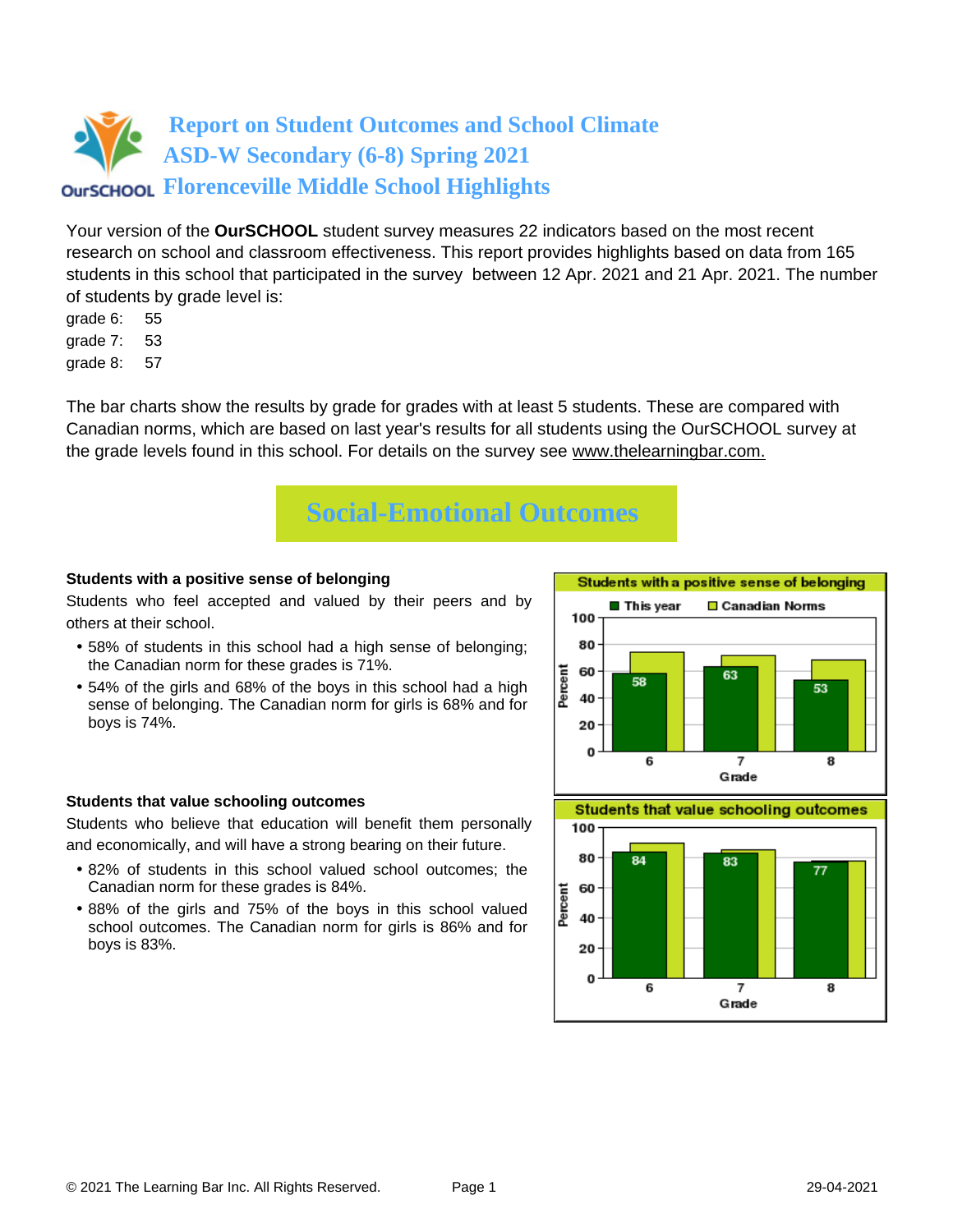## **Social-Emotional Outcomes**

### **Students that are regularly truant**

Students who skip classes or miss days at school without a reason, or arrive late for school or classes.

- In this school, the student truancy rate was 6%; the Canadian norm for these grades is 7%
- In this school, the truancy rate for girls was 6% and for boys, 5%. The Canadian norm for girls is 5% and for boys is 8%.



#### **Students with positive behaviour at school**

Students that do not get in trouble at school for disruptive or inappropriate behaviour.

- In this school, 90% of students had positive behaviour; the Canadian norm for these grades is 93%.
- 95% of the girls and 84% of the boys in this school with positive student behaviour at school. The Canadian norm for girls is 97% and for boys is 89%.

#### **Students who are interested and motivated**

Students who are interested and motivated in their learning.

- 38% of students in this school were interested and motivated; the Canadian norm for these grades is 51%.
- 39% of the girls and 38% of the boys in this school were interested and motivated. The Canadian norm for girls is 52% and for boys is 50%.





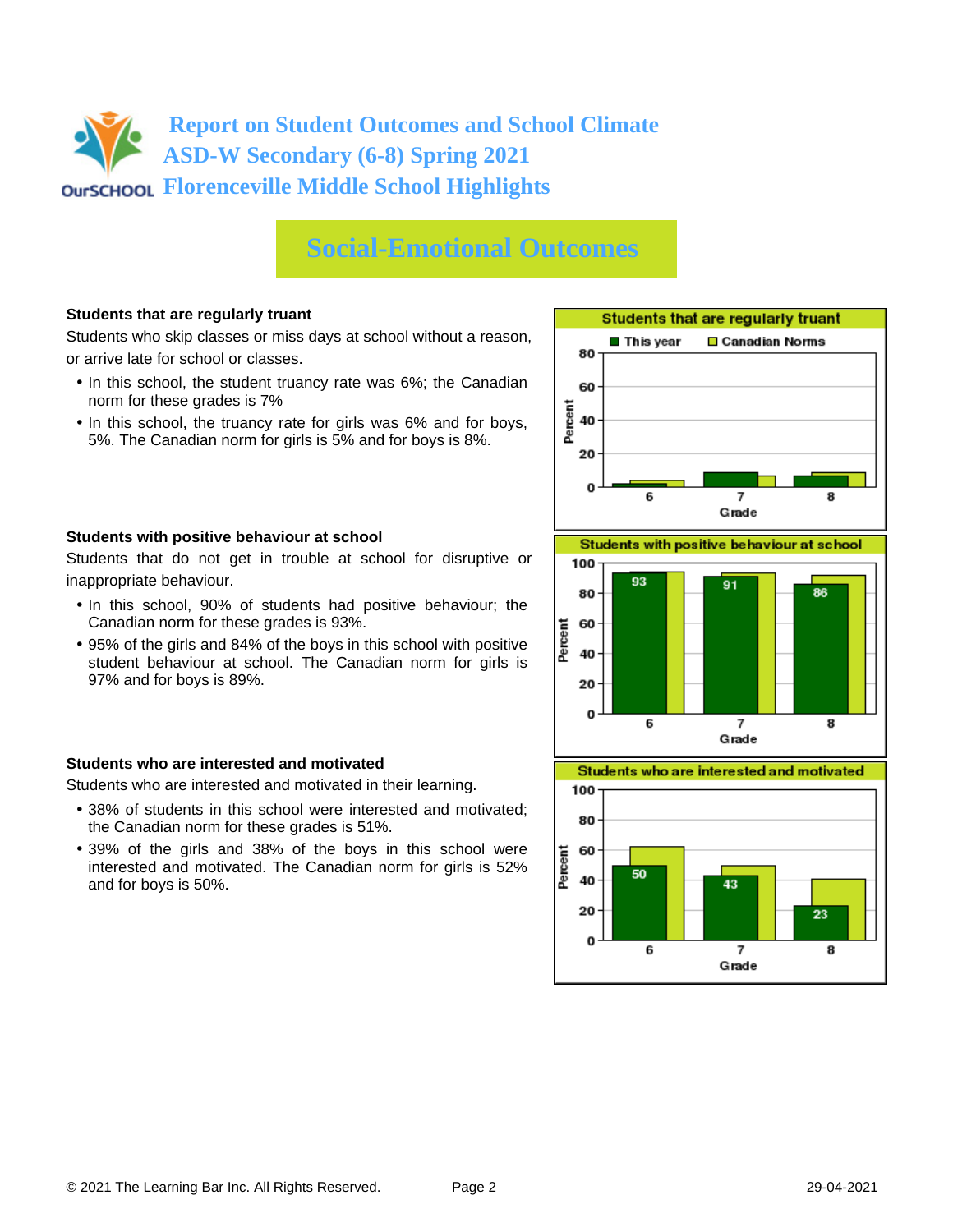### **Social-Emotional Outcomes**

### **Effort**

Students who try hard to succeed in their learning.

- 71% of students in this school tried hard to succeed; the Canadian norm for these grades is 78%.
- 70% of the girls and 72% of the boys in this school tried hard to succeed. The Canadian norm for girls is 79% and for boys is 77%.



#### **Students with moderate or high levels of anxiety**

Students who have intense feelings of fear, intense anxiety, or worry about particular events or social situations.

- 40% of students in this school had moderate to high levels of anxiety; the Canadian norm for these grades is 23%.
- 53% of the girls and 20% of the boys in this school had moderate to high levels of anxiety. The Canadian norm for girls is 29% and for boys is 16%.

### **Students with moderate or high levels of depression**

Students who have prolonged periods when they feel sad, discouraged, and inadequate.

- 35% of students in this school had moderate to high levels of depression; the Canadian norm for these grades is 18%.
- 47% of the girls and 17% of the boys in this school had moderate to high levels of depression. The Canadian norm for girls is 23% and for boys is 14%.

Students with moderate or high levels of anxiety



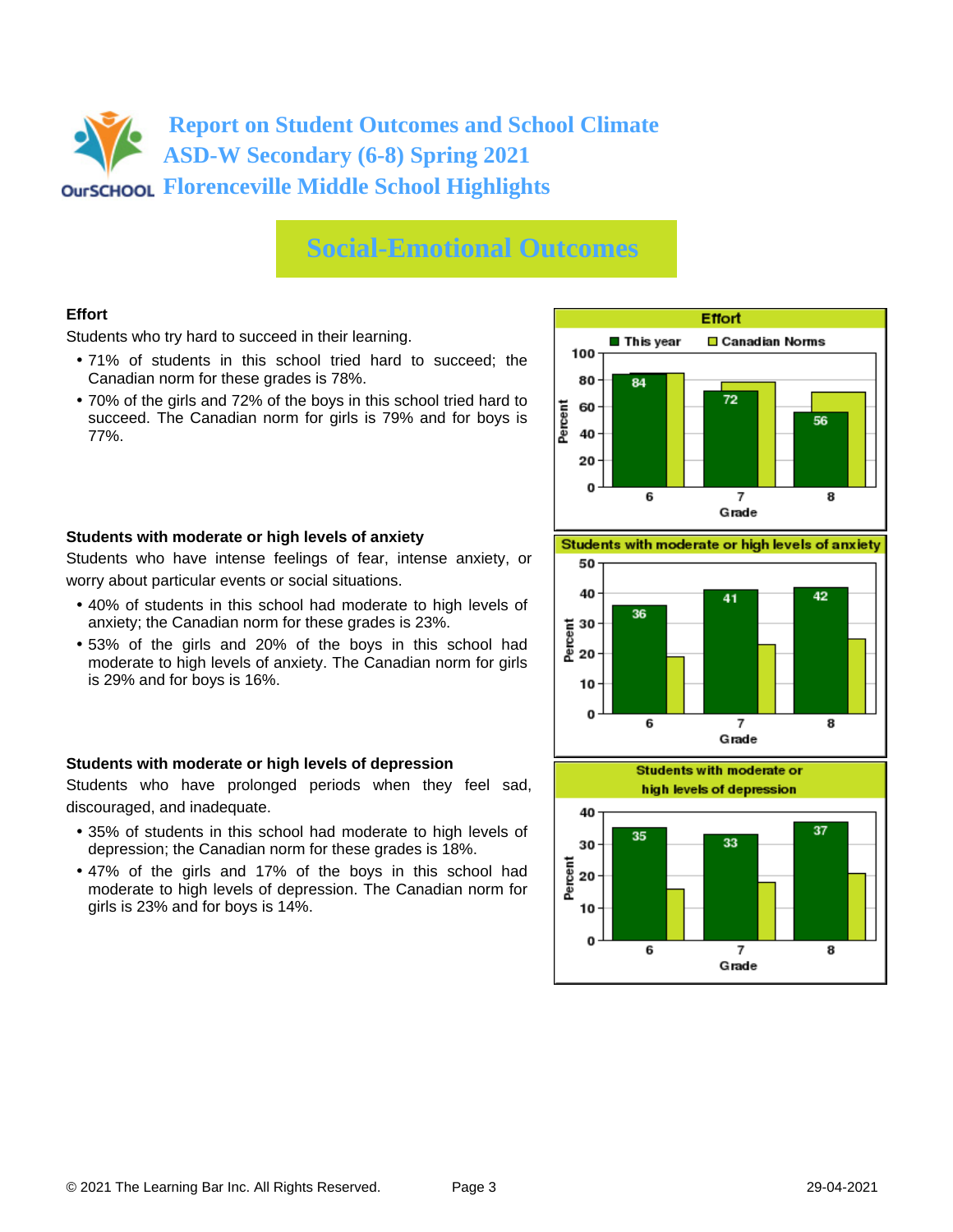## **Social-Emotional Outcomes**

### **Life Satisfaction**

Students who are satisfied with the overall quality of their lives.

- 68% of students in this school had positive life satisfaction.
- 59% of the girls and 84% of the boys in this school had positive life satisfaction.

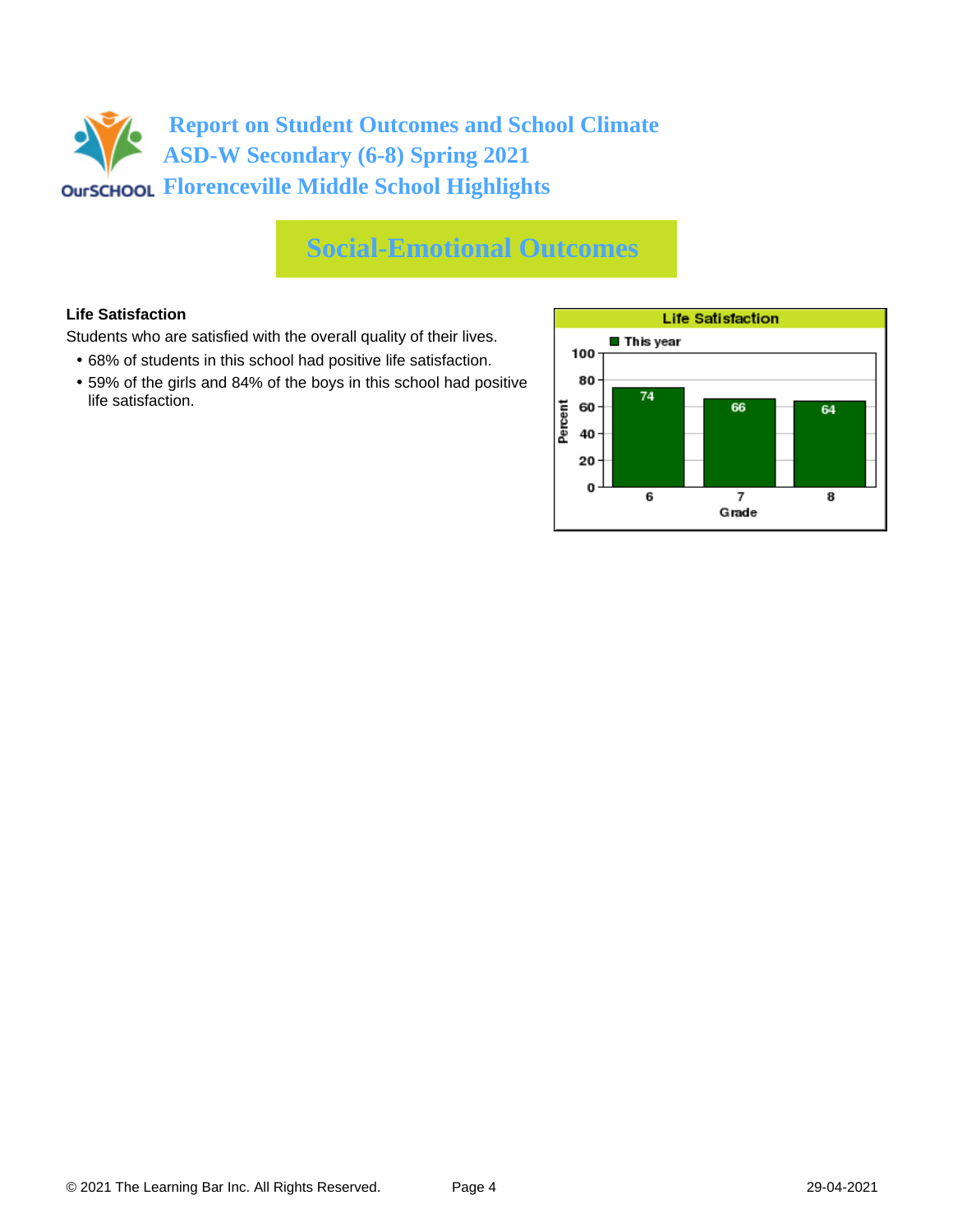## **DRIVERS of Student Outcomes**

### **Effective learning time**

Important concepts are taught well, class time is used efficiently, and homework and evaluations support course objectives.

- In this school, students rated effective classroom learning time 7 out of 10; the Canadian norm for these grades is 7.4.
- In this school, effective classroom learning time was rated 7.1 out of 10 by girls and 6.9 out of 10 by boys. The Canadian norm for girls is 7.4 and for boys is 7.4.



### **Rigor**

Students who find the classroom instruction is well-organized, with a clear purpose, and with immediate and appropriate feedback that helps them learn.

- In this school, students rated rigor 6.7 out of 10; the Canadian norm for these grades is 7.1.
- In this school, rigor was rated 6.9 out of 10 by girls and 6.7 out of 10 by boys. The Canadian norm for girls is 7.1 and for boys is 7.

### **Bullying, exclusion, and harassment**

Students who are subjected to physical, social, or verbal bullying, or are bullied over the internet.

- 29% of students in this school were victims of moderate to severe bullying in the previous month; the Canadian norm for these grades is 23%.
- 29% of the girls and 28% of the boys in this school were victims of moderate to severe bullying in the previous month. The Canadian norm for girls is 22% and for boys is 24%.



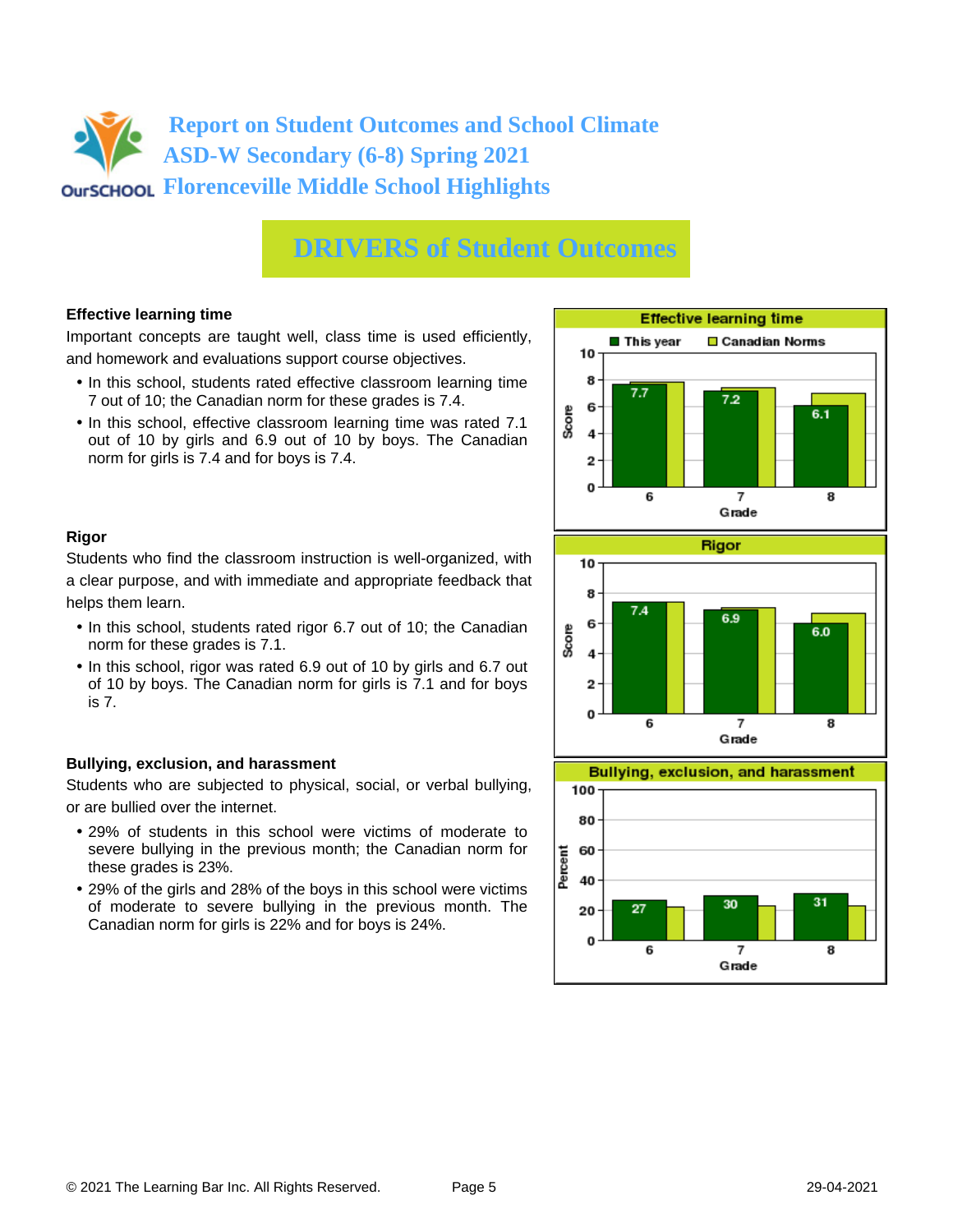

### **DRIVERS of Student Outcomes**

#### **Feel safe attending this school**

Students who feel safe at school as well as going to and from school.

- 61% of students felt safe attending the school; the Canadian norm for these grades is 65%.
- 61% of the girls and 64% of the boys felt safe attending the school. The Canadian norm for girls is 65% and for boys is 65%.

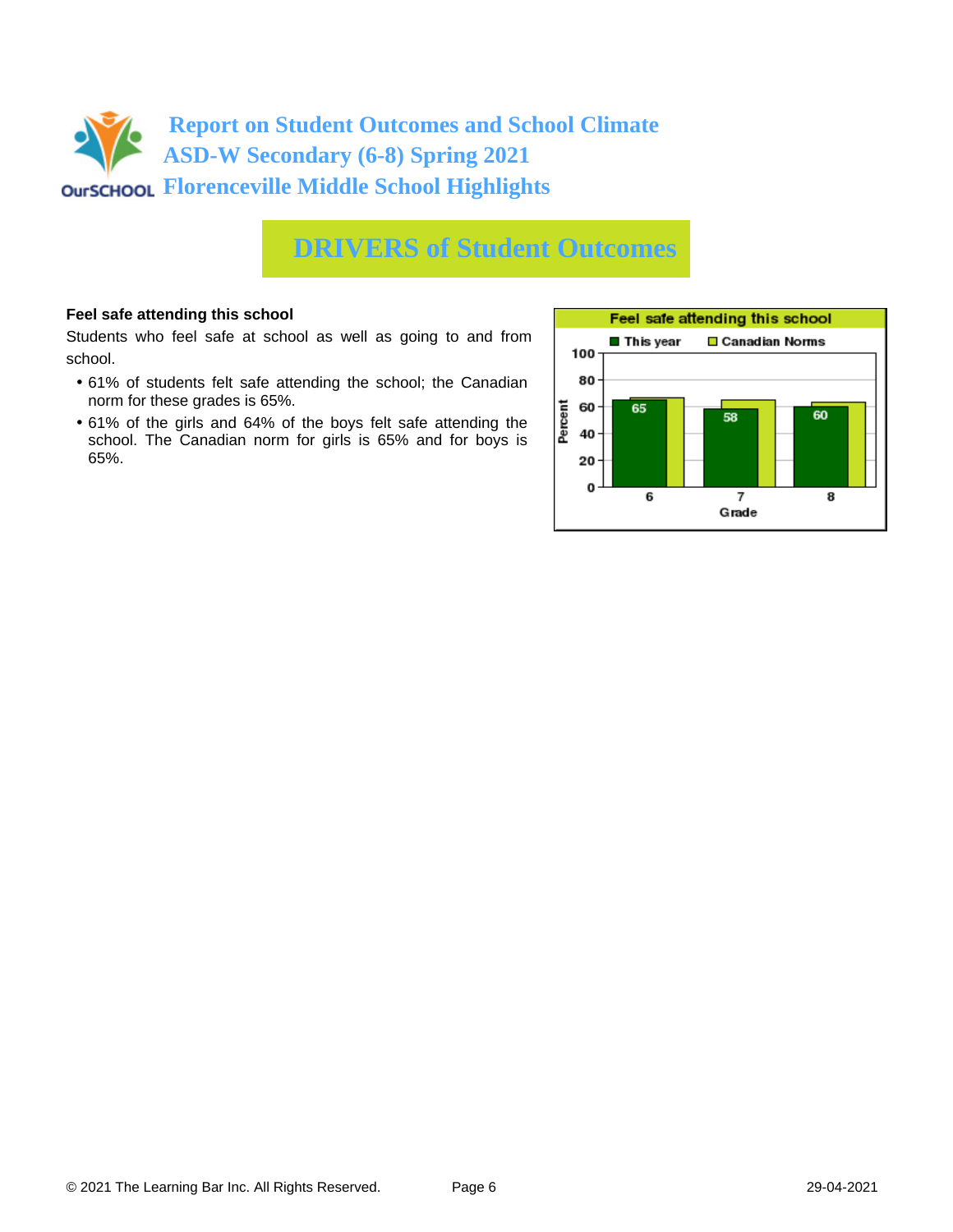# **Demographic Factors**

### **Language spoken at home**

Students are asked to indicate the language they speak most often at home.

- 92% of students in this school speak English at home.
- 0% of students in this school speak French at home.
- 1% of students in this school speak other languages at home.
- 6% of students in this school speak English and French at home.
- 2% of students in this school speak English and another languages at home.
- 0% of students in this school speak French and another languages at home.

#### **Grade repetition**

Students who have repeated one or more grades at school since kindergarten.

- 5% of students in this school have repeated a grade at school.
- 3.7% of the girls and 7.1% of the boys in this school have repeated a grade at school.



Students who were born in Canada.

- 98% of students in this school were born in Canada.
- 99% of the girls and 97% of the boys in this school were born in Canada.







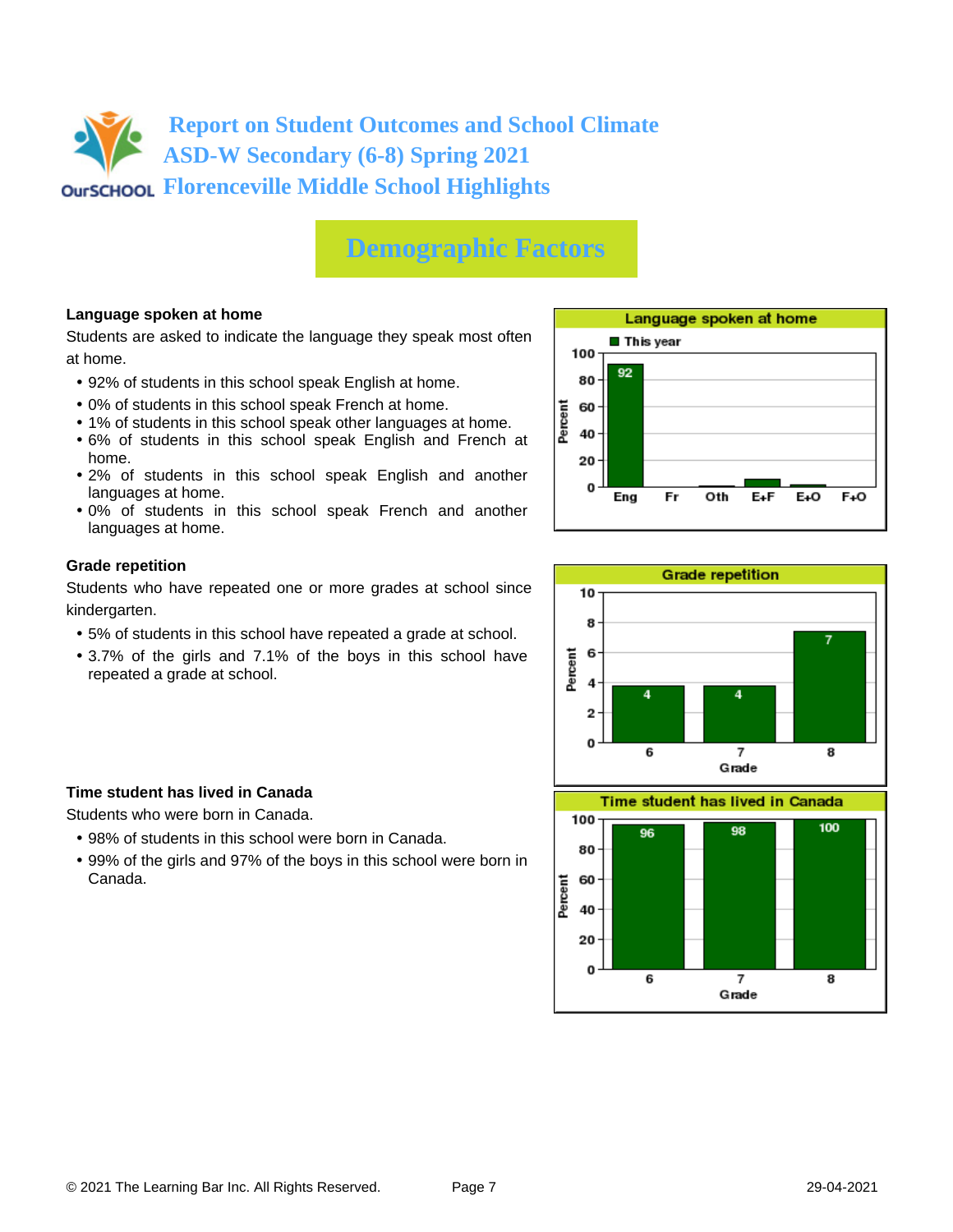## **Demographic Factors**

### **Indigenous Status**

Students who identified as Indigenous, that is, First Nations, Métis, or Inuk.

- 8% of students in this school identified as Indigenous.
- 4% of the girls and 13% of the boys in this school identified as Indigenous.



### **Disability**

**Change school**

moved.

The percentage of students that have a Disability that limits their participation in school activities and learning.

• 11% of students in this school have a disability.

Students who have changed schools for reasons below.

advantage of a different program.

were expelled from their old school.

• 8% of the girls and 16% of the boys in this school have a disability.

• 16% of students in this school changed school because they

• 15.5% of students in this school changed school to take

• 0% of students in this school changed school because they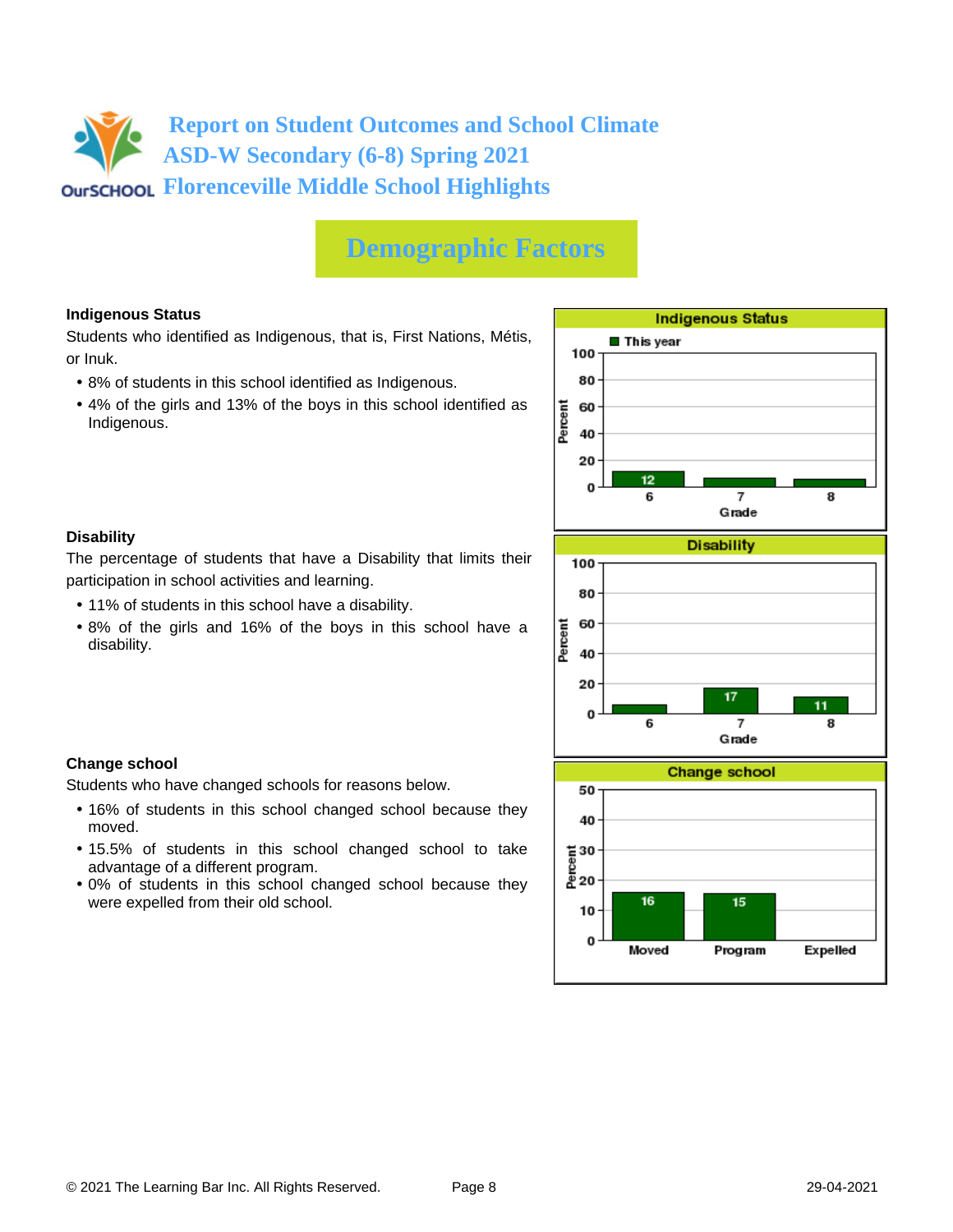

## **Demographic Factors**

#### **Instructional Environment**

The percentage of students learning at home, at school, or a combination of both.

• 89% of students in this school are learning at school. 3% of students in this school are learning at home. 8% of students in this school are learning both at school and at home.

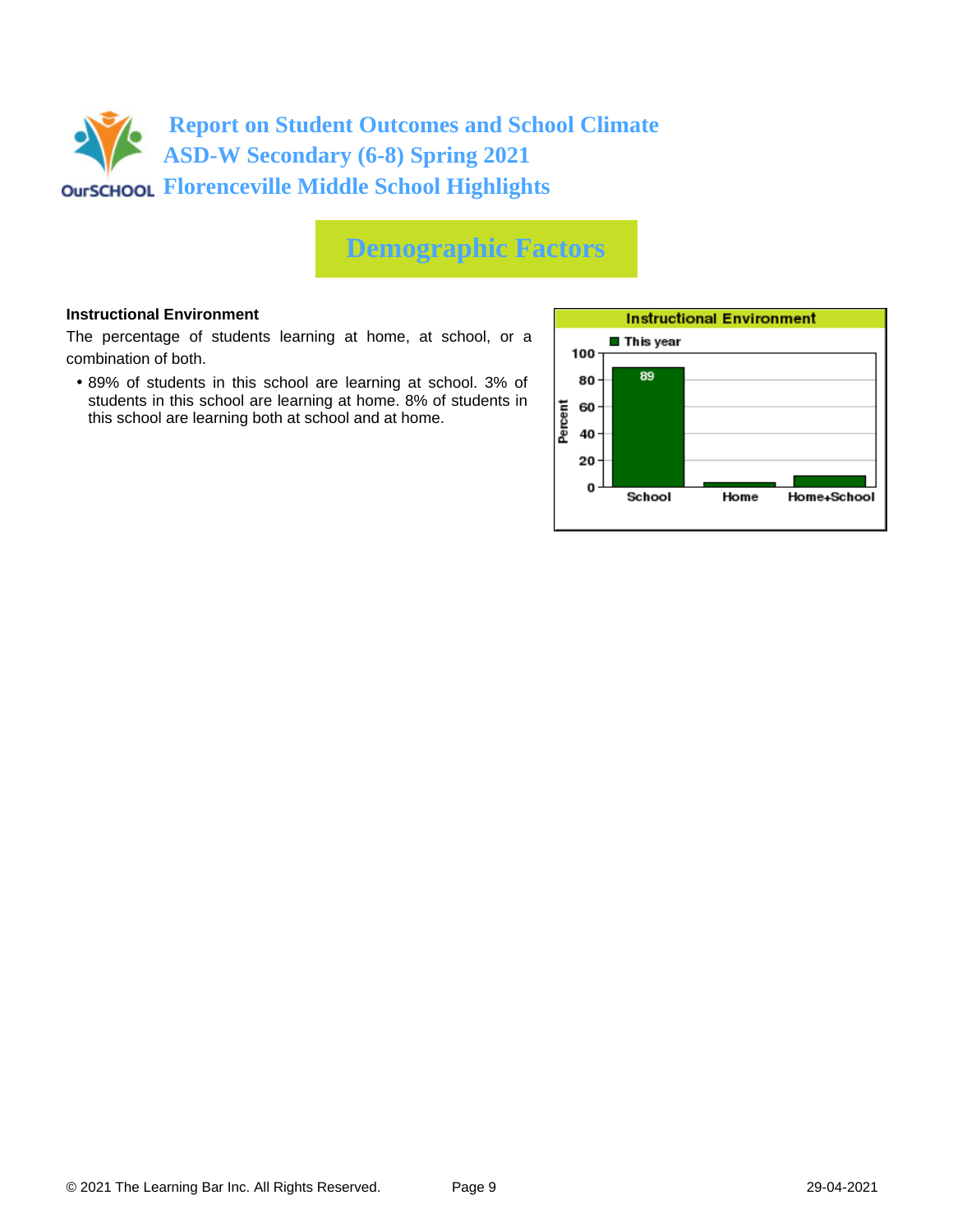

**Custom Measure**

### **% Enrolled in FSL (NB EECD)**

Enrolled in FSL - NB EECD Custom Question

The percentage of students that indicated they were enrolled in French Immersion.

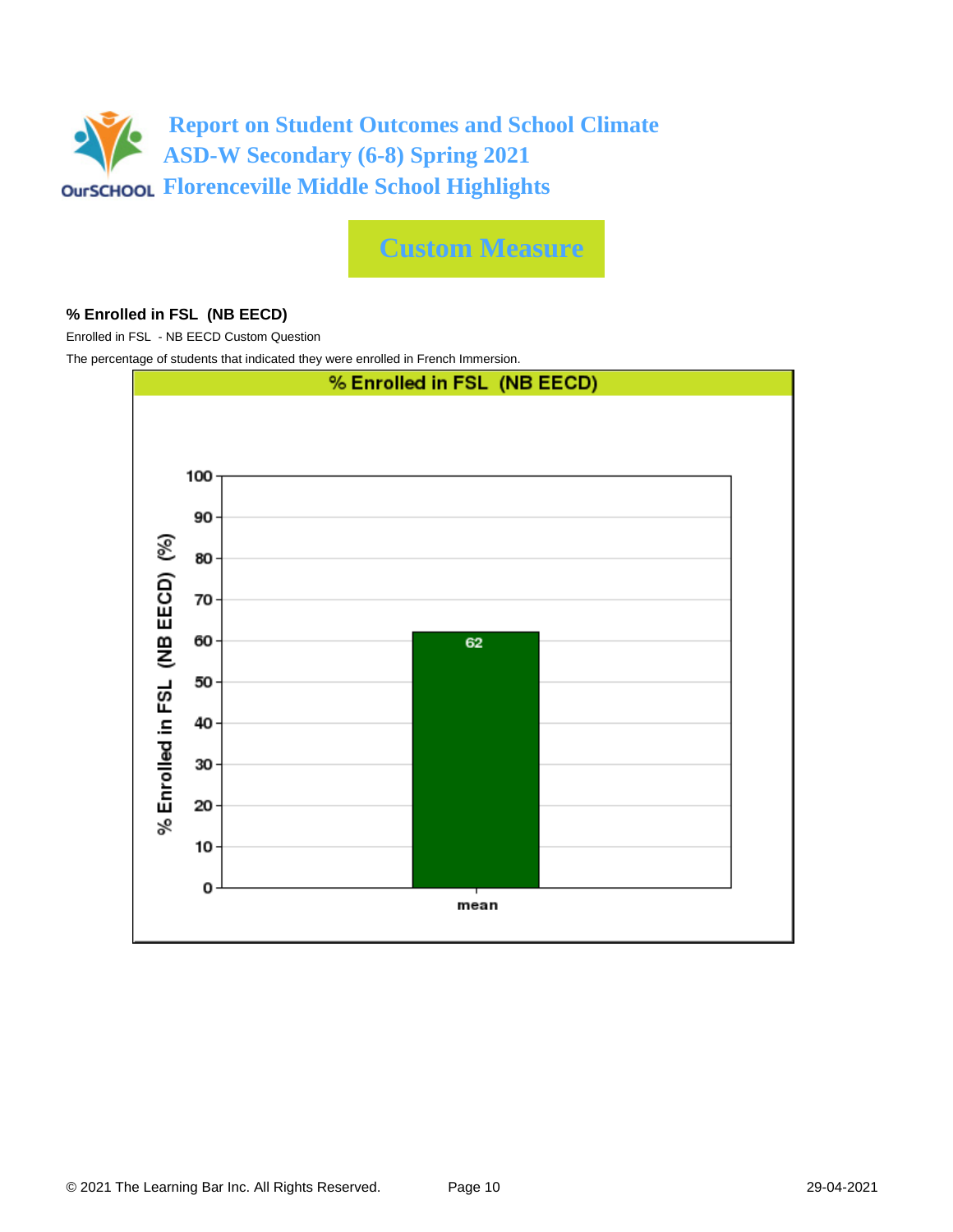

# **Multiple Choice Question**

**Students were asked: "Do you identify as a member of the LGBTQI2S (Lesbian, Gay, Bisexual, Transgender, Queer, Intersex, and Two-Spirited) community?"**

**- Yes (Yes)**

- **No (No)**
- **I prefer not to answer (NA)**

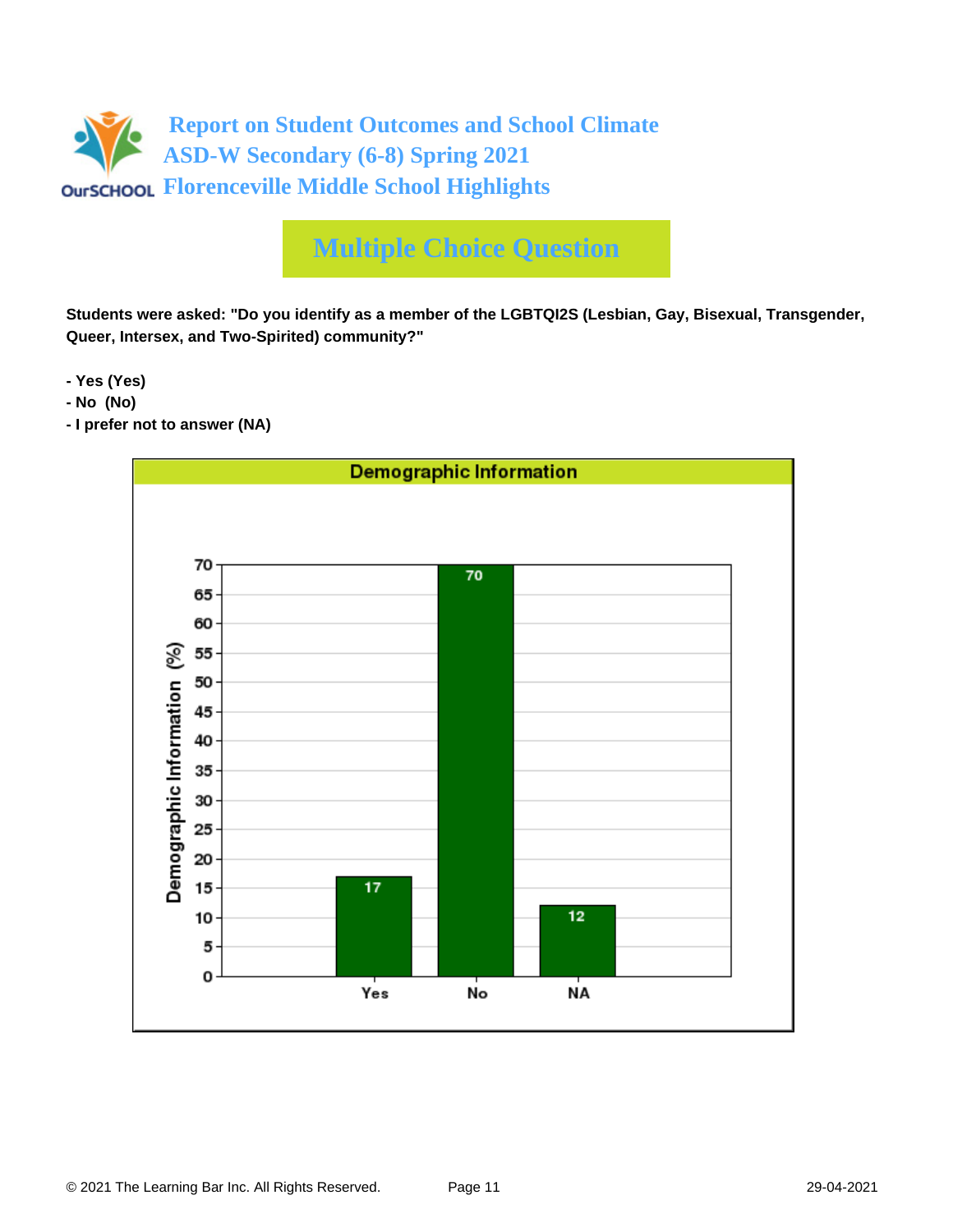

# **Multiple Choice Question**

**Students were asked: "My Teacher gives me feedback and helps me set goals for my learning."**

- **Never or Hardly Ever (Never)**
- **About Once a Week (Once)**
- **About 2-3 Times a Week (2to3)**
- **Almost Every Day (Almos)**
- **Every Day (Daily)**